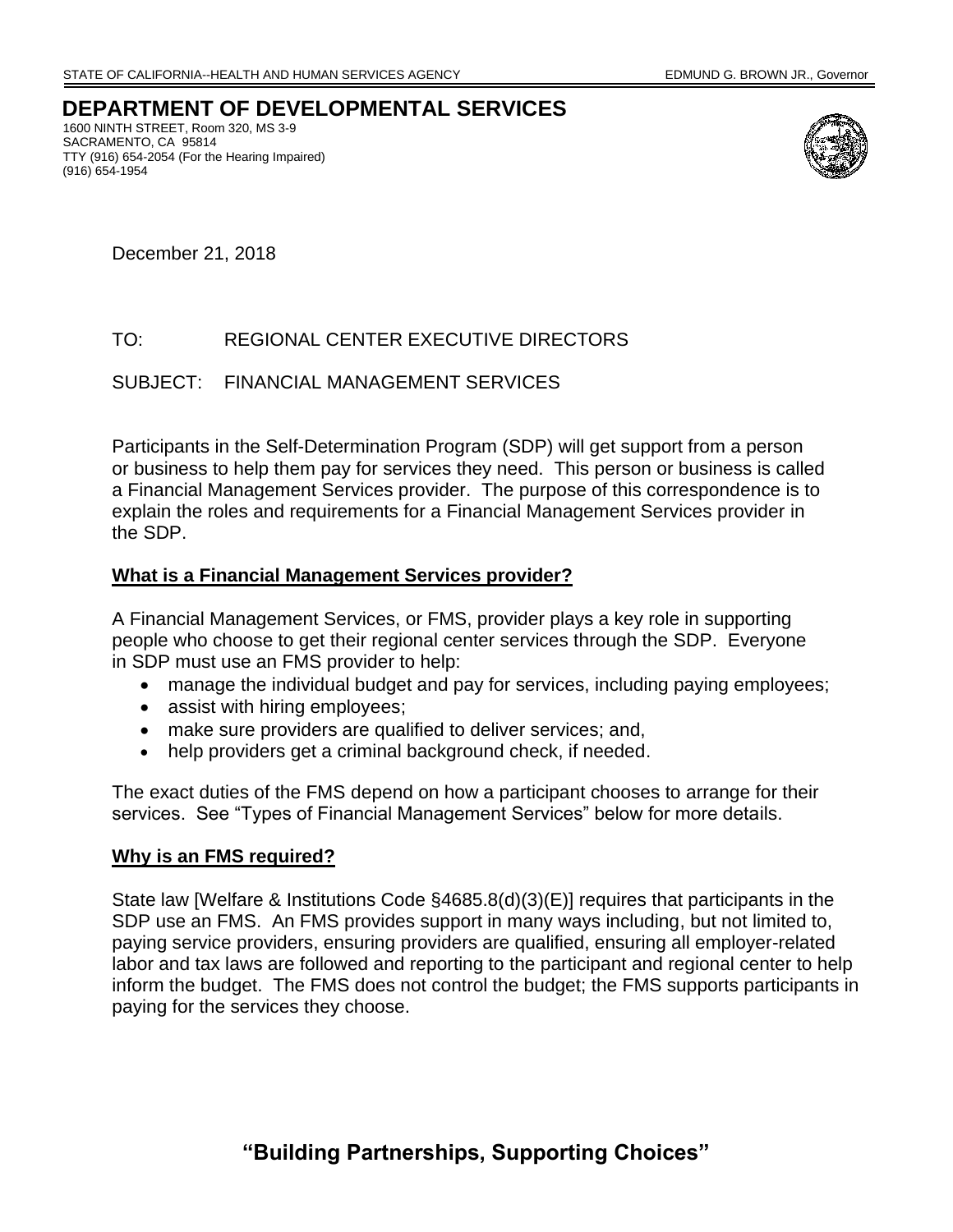Regional Center Executive Directors December 21, 2018 Page two

### **Types of FMS**

 Depending on how services are arranged by a participant, more than one of the models for the job assistant. below may be used. For example, a participant may need to buy a device that helps them communicate. They may also need to hire an assistant to help support them at their job. In this example, the FMS would process the payment for the communication device as a "Bill Payer" while also assisting the participant in their role as either a sole or co-employer

- FMS as Bill Payer: (also known as the Fiscal Agent model) checks and pays for goods and services listed in the IPP. No employer/employee relationship exists between the FMS, the service provider, or the participant. The the check for the goods or services provided. The business maintains the A participant may choose this model of FMS provider when goods or services are purchased from a business. The FMS providing services in this capacity writes business is responsible to provide the items or workers and the FMS provider writes employer/employee relationship with any workers and therefore is responsible for all applicable employment laws and taxes and to obtain appropriate insurances (i.e., worker's compensation).
- employees with input from the FMS provider. The FMS provider maintains the • Participant and FMS as Co-Employer: A participant may choose this model if they want to share some of the employer roles and responsibilities with an FMS. While the FMS provider in this model is the employer of record, the participant maintains the ability to hire and terminate primary employer liability and required insurances. The FMS also assists by verifying provider qualifications and processing payroll.
- Participant as Sole Employer: (also known as the Fiscal/Employer Agent) providing services. The FMS providing services in this model assists the participant A participant may choose this model if they want to be the direct employer of those to abide by all applicable employment laws, verifies provider qualifications and processes payroll. The participant is required to obtain any necessary insurances related to employment (i.e., worker's compensation).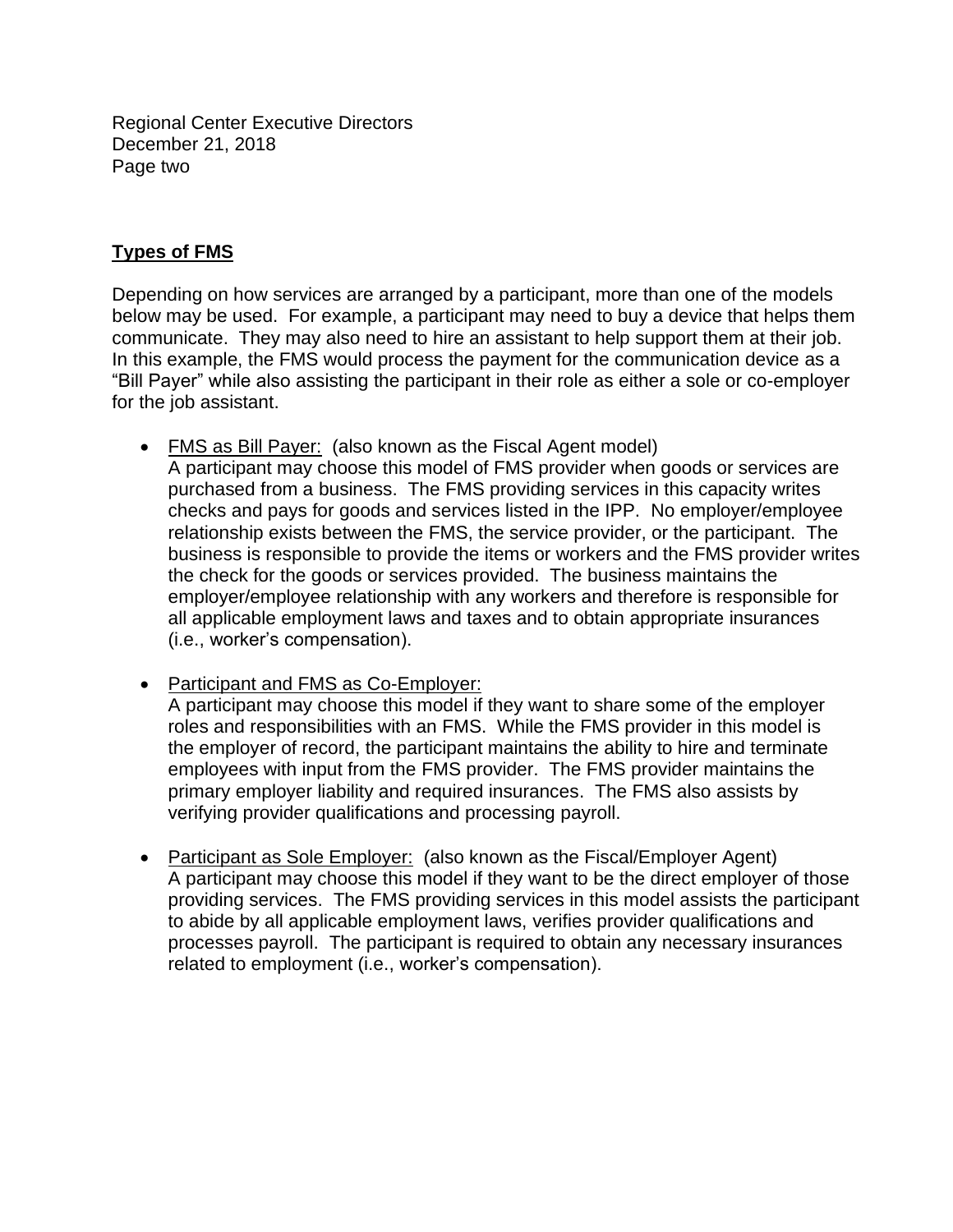Regional Center Executive Directors December 21, 2018 Page three

#### Selecting a Financial Management Services Provider

 their area. The cost for FMS services are negotiated between the participant and the FMS individual budget cannot be increased to cover the cost of the FMS. All FMS providers are required to be vendored by a regional center (see enclosure for FMS provider requirements.) The regional center will identify FMS providers available in provider, but may not exceed the maximum rates posted on the Department of Developmental Services' website at: [https://www.dds.ca.gov/SDP/docs/FMSRates.pdf.](https://www.dds.ca.gov/wp-content/uploads/2019/02/SDP_FMSRates_20190201.pdf) The costs for these services are paid from the participant's individual budget; however, the

If there are any questions regarding this information, please contact  $\frac{\text{sdp}\textcircled{a}\text{dds} \cdot \text{ca.gov}}{\text{adp}\textcircled{a}}$ .

Sincerely,

*Original signed by:* 

JIM KNIGHT Assistant Deputy Director Community Services Division

**Enclosure** 

cc: Regional Center Administrators Regional Center Chief Counselors Regional Center Community Services Directors Association of Regional Center Agencies State Council on Developmental Disabilities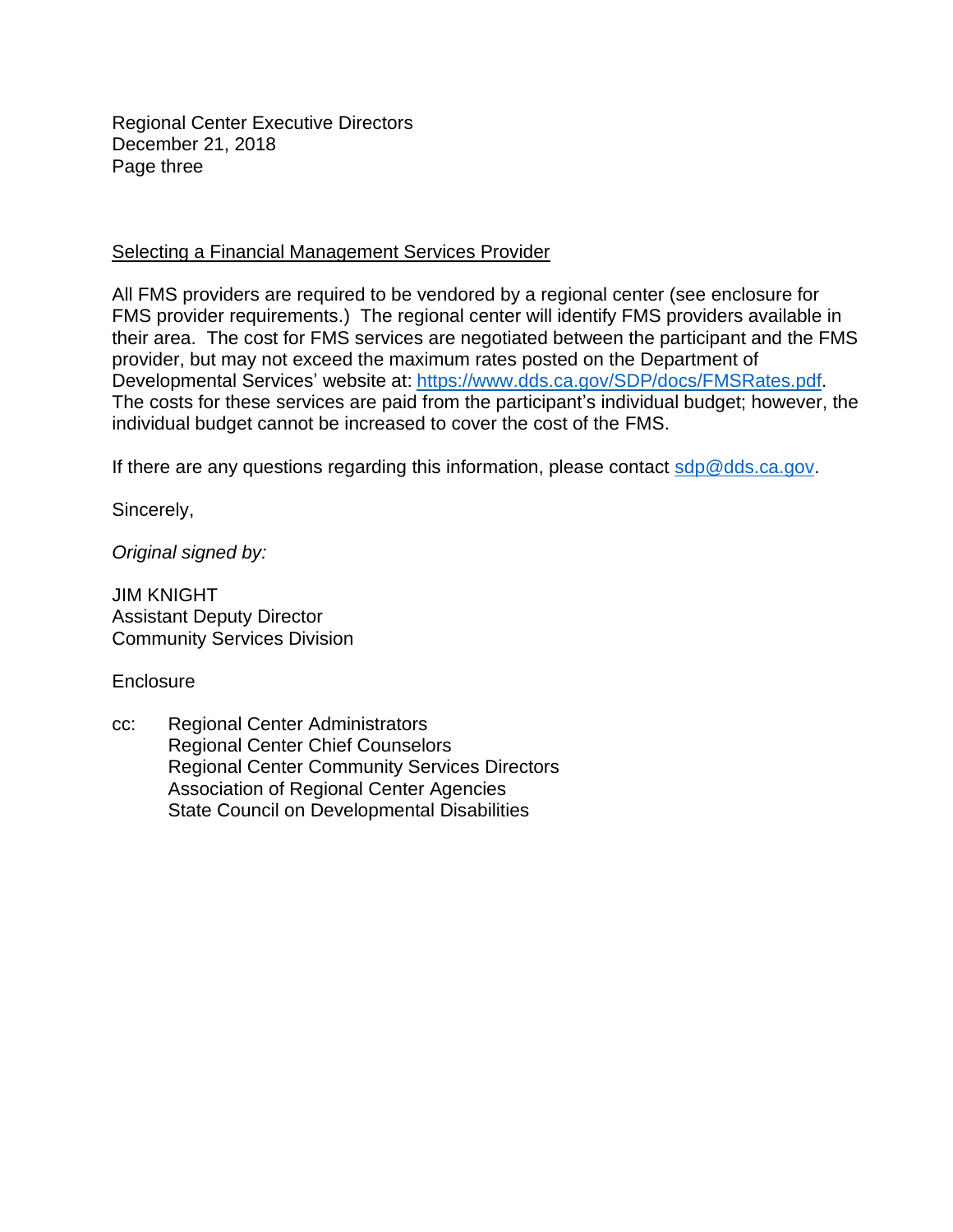## **Enclosure Financial Management Services Provider Requirements**

In order to provide Financial Management Services (FMS), an FMS provider must:

- processes and requirements. Separate vendorization is not required in each 1. Be vendored by a regional center in accordance with general vendorization regional center catchment area for FMS providers. However, when the FMS provides services in a catchment area other than the vendoring regional center, the FMS provider must submit to the user regional center copies of the vendorization documents approved by the vendoring regional center.
- 2. Meet the applicable requirements in Sections 58884, 58886, and 58887 of Title 17 of the California Code of Regulations (see below).
- 3. File a bond with the vendoring regional center, issued by a surety company to the State of California as principal, in an amount that is no less than 20 percent of the total of all individual budgets for participants served by the FMS. The bond shall be reviewed and/or renewed annually or more frequently as necessary to ensure that the minimum threshold is maintained. This requirement only applies if the total of all individual budgets for participants served by the FMS during a state fiscal year is expected to be five hundred thousand dollars (\$500,000) or more.
- month, on regularly scheduled dates each month. 4. Invoice and receive payments from regional centers no more than two times per
- 5. Make purchases/submit invoices for only those services and supports identified in the participant's individual program plan and individual budget.
- 6. Provide monthly statements to the participant and regional center that include:
	- a. The amount of funds allocated by budget category;
	- b. The amount spent in the previous 30 days; and,
	- c. The amount of funds remaining in the individual budget.
- 7. When applicable, assist in verifying that service providers meet requirements (e.g., license, certification, education, experience) for the service they will provide.
- 8. Verify individuals providing direct personal care to the participant obtain a background check and receive clearance prior to providing services.
- 9. Verify that providers are not "Excluded Individuals", defined as those that have been placed on either the U.S. Department of Health and Human Services Office of Inspectors' General (OIG) List of Excluded Individuals/Entities or the Department of Health Care Services (DHCS) Medi-Cal Suspended and Ineligible Provider List of persons, or individuals and entities that have been convicted of a criminal offense related to involvement in any program under Medicare, Medicaid or the Title XX services program, or meet the criteria included in Title 17, Section 54311(a)(6).
- provided in settings that meet the Home and Community-Based Services' settings 10. Verify the completion of the assessment process to ensure that services are requirements. This applies to services provided in settings:
	- a. That are designed primarily or exclusively for the provision of services to people with developmental disabilities, or
	- b. Where individuals with developmental disabilities are grouped or clustered for the purpose of providing services.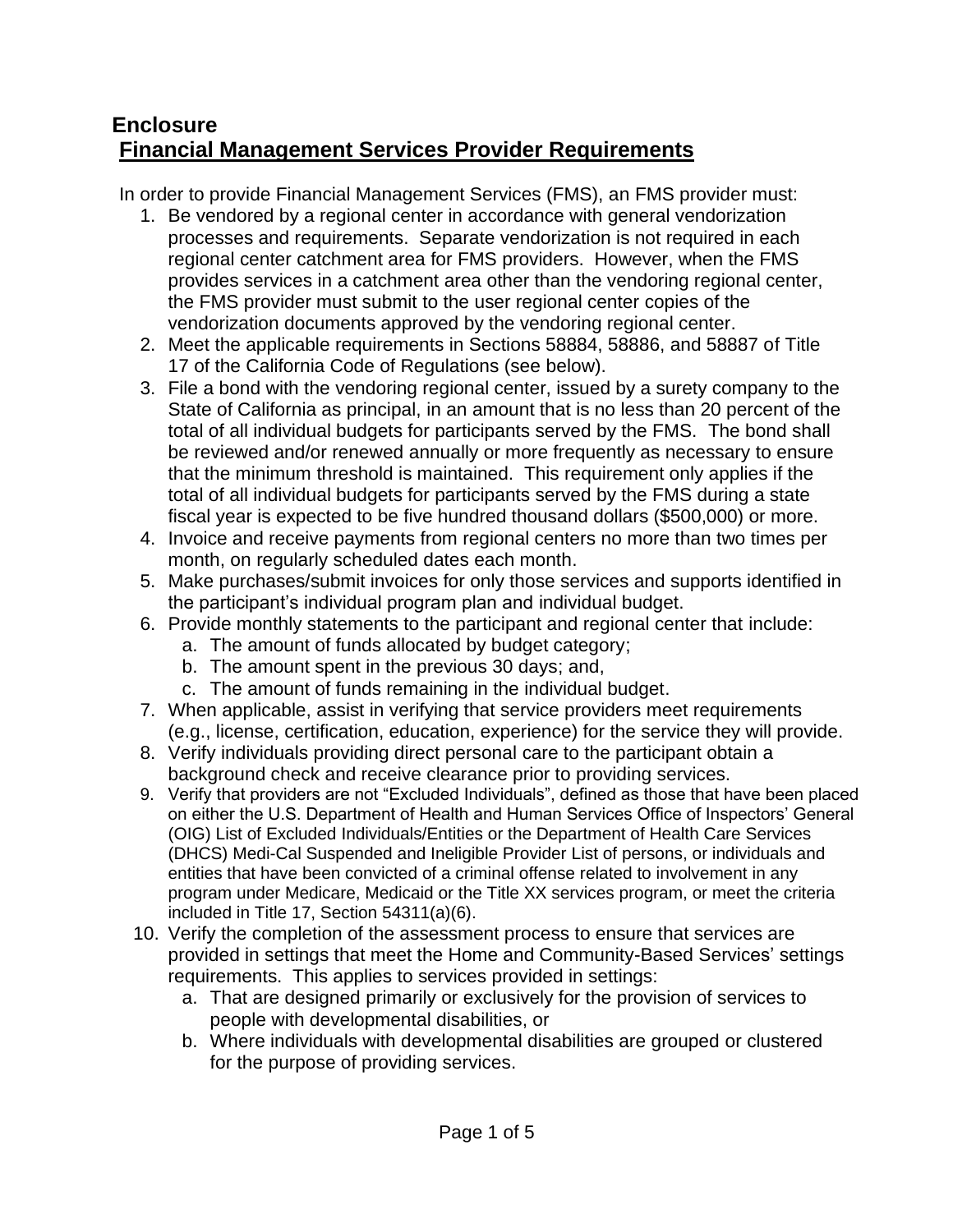## **Enclosure Financial Management Services Provider Requirements (continued)**

- the participant, a service provider, or other person. 11. Comply with all vendor requirements outlined in Section 54327 of Title 17, including reporting to the regional center any special incidents, as defined in this section that the FMS has knowledge of or that has been reported to the FMS by
- 12. Agree to accept a monthly rate for each participant that does not exceed the rate schedule published on the Department's website at: [https://www.dds.ca.gov/SDP/docs/FMSRates.pdf.](https://www.dds.ca.gov/wp-content/uploads/2019/02/SDP_FMSRates_20190201.pdf)

## **Title 17, California Code of Regulations Applicable to Financial Management Service Providers in the Self-Determination Program**

### **§58884. Definitions**

(2) Co-Employer means the adult consumer or family member who manages employees that provide specified Participant-Directed Services and who works with the Financial Management Service Co-Employer. The Co-Employer makes recommendations to the Financial Management Services Co-Employer on who to hire to perform a specified Participant-Directed Service.

 entity that functions with the Co-Employer to hire an employee pursuant to the Co-(3) Employer means the adult consumer or family member who hires and engages an employee or procures an entity to perform a specified Participant-Directed Service. (4) Financial Management Service Co-Employer (FMS Co-Employer) means a vendored Employer's recommendation and pays the employee to perform the Participant-Directed Services.

(5) Financial Management Service Fiscal/Employer Agent (FMS F/EA) means the vendored entity that functions as the adult consumer's agent or family member's agent in performing payroll duties according to IRS regulations, processing payments for the reimbursement of goods and services, and performing other employer responsibilities that are required by federal and state law. Under this arrangement, the adult consumer or family member is the employer.

## **§58886. General Requirements for Participant-Directed Services**

 (b) When an adult consumer or family member makes the decision to use Participant-Directed Services, the regional center shall:

(1) Provide information regarding their responsibilities and functions as either the Employer or Co-Employer;

(2) Provide information about the requirements regarding the use of an FMS Co-Employer or FMS F/EA;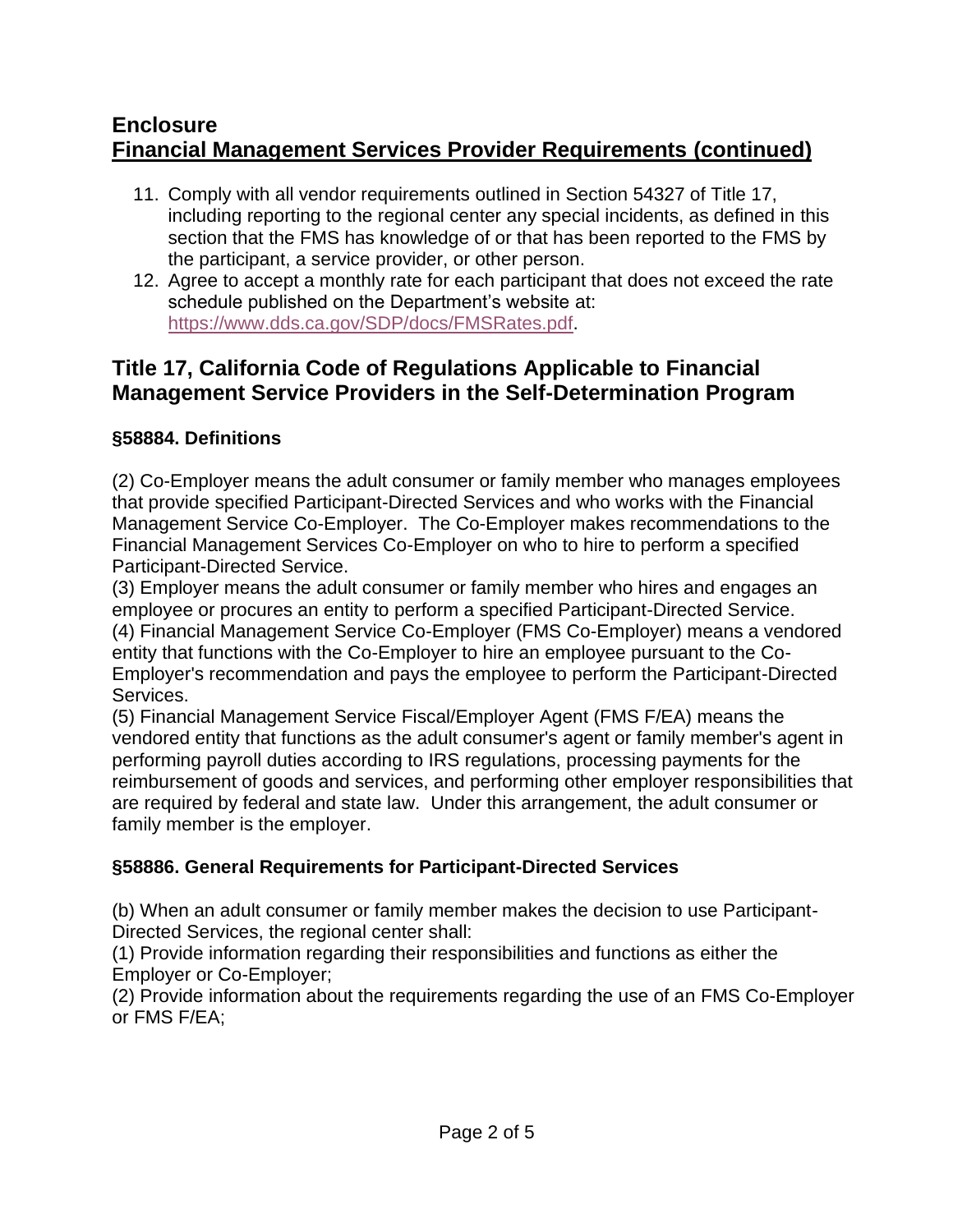## **Enclosure Financial Management Services Provider Requirements (continued)**

(3) Assist the adult consumer or family member to identify and choose an FMS Co-Employer or FMS F/EA as follows:

(A) An adult consumer or family member who chooses to be the Employer as described in Section 58884(a)(3) shall make use of a FMS F/EA vendor pursuant to Section 58884(a)(5);

 in Section 58884(a)(2) shall make use of a FMS Co-Employer pursuant to Section (B) An adult consumer or family member who chooses to be a Co-Employer as described 58884(a)(4); and,

(C) Neither the adult consumer nor the family member shall be the FMS Co-Employer nor the FMS F/EA.

(c) The Employer or Co-Employer duties and authority over workers include, but are not limited to, the following:

- (1) Recruits workers;
- (2) Verifies worker qualifications;
- (3) Specifies additional worker qualifications based on consumer needs and preferences;
- (4) Determines worker duties;
- (5) Schedules workers;
- (6) Orients and instructs workers in duties;
- (7) Supervises workers;
- (8) Evaluates worker performance; and,
- (9) Verifies time worked by employees and approves timesheets.
- (d) The Employer or Co-Employer has the following additional responsibilities:
- (1) The adult consumer or family member in the capacity as an Employer pursuant to
- (b)(3)(A) above, has independent authority to:
- (A) Hire workers; and,
- (B) Terminate workers.

(2) The adult consumer or family member in the capacity as Co-Employer pursuant to (b)(3)(B) above, has authority to make recommendations to the FMS Co-Employer for hiring and terminating workers.

 vendor requirements contained in California Code of Regulations, Title 17, Sections 54310 (e) The regional center shall vendor the Employer and Co-Employer in accordance with and 54326.

## **§58887. Service Components for Participant-Directed Services**

 or family member with the employment of workers to carry out authorized Participant-(a) The FMS F/EA, pursuant to (b) below, and the FMS Co-Employer, pursuant to (c) below, shall be vendored to provide the following services to support the adult consumer Directed Services:

(1) Collect and process timesheets of workers providing Participant-Directed Services;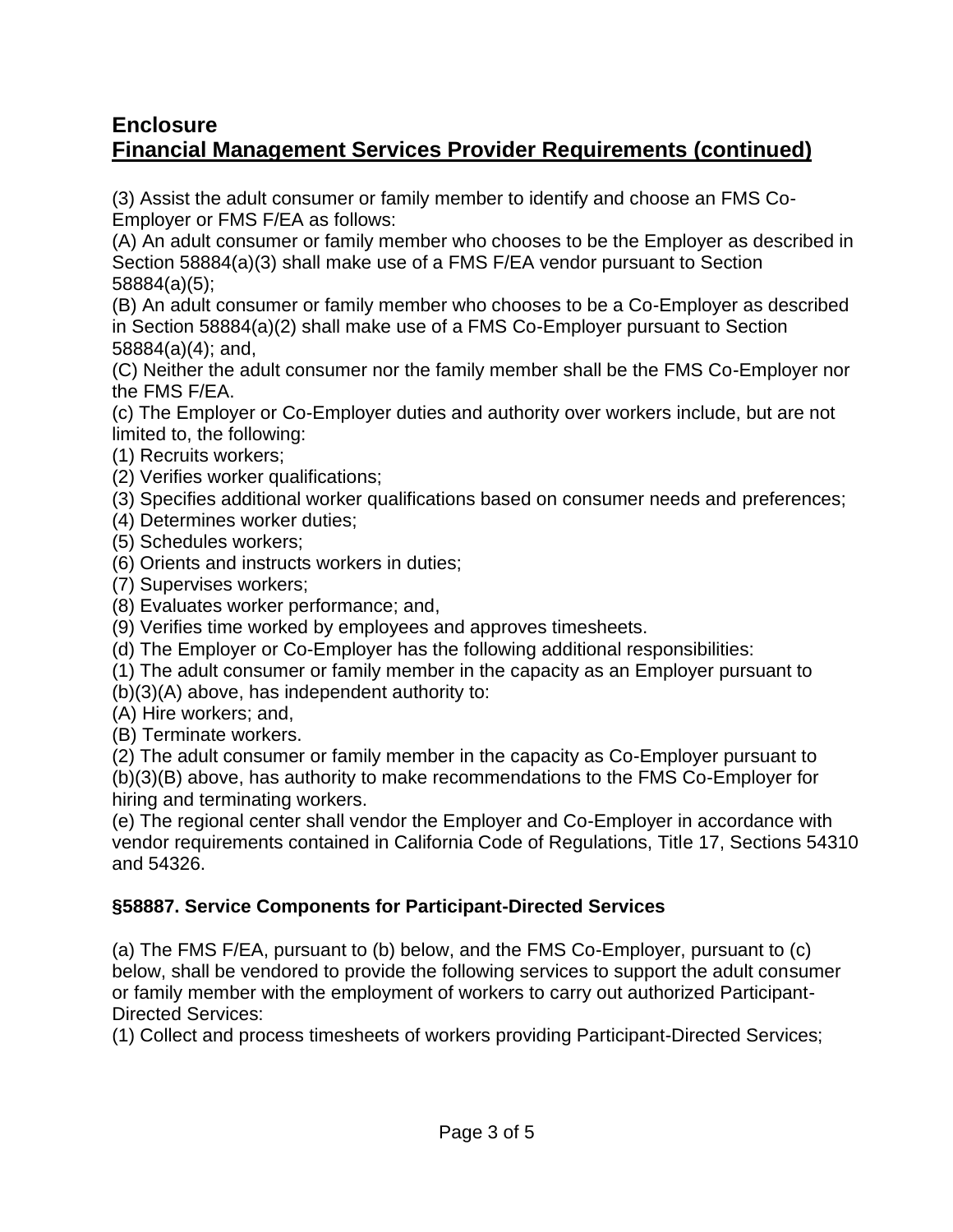## **Enclosure**

## **Financial Management Services Provider Requirements (continued)**

 pursuant to California Code of Regulations, Title 17, Section 50604(d)(3), if individual (2) Assist the family member or adult consumer in verifying the worker's eligibility for employment as evidenced by a copy of the social security number or any document worker is used;

 (4) Track, prepare and distribute monthly expenditure reports to the Employer or Co-(3) Process payroll, withholding, filing and payment of applicable federal, state and local employment related taxes and insurance for authorized Participant-Directed Services; Employer and the regional center;

(5) Maintain all source documentation related to the authorized service(s) and expenditures;

 (6) Maintain a separate accounting of funds used for each adult consumer or family member Participant-Directed Service; and,

(7) Ensure payments do not exceed the amounts and rates authorized by the regional center subject to the limits of California Code of Regulations, Title 17, Section 58888. (b) FMS F/EA–Service Code 490.

 vendor requirements described in California Code of Regulations, Title 17, Sections 54310 (1) A regional center shall classify an applicant as an FMS F/EA if the applicant meets and 54326, and demonstrates the ability, skills, and knowledge to carry out both the responsibilities in (a) above and the following additional requirements of an FMS F/EA to assist an adult consumer or family member functioning as an Employer:

(A) For the purposes of processing payroll, apply for and obtain authorization under Section 3504 of the Internal Revenue Code to be an agent for each adult consumer or family member that the FMS F/EA represents;

(B) During the period from when the FMS F/EA makes application to the Secretary of the Internal Revenue Service (IRS) until receiving IRS approval, the FMS F/EA shall be responsible for applicable federal, state and local employment-related taxes and insurance; and,

(C) Process payments for reimbursements to entities providing goods and services in accordance with applicable IRS regulations.

(2) The FMS F/EA may process payroll for services provided by individual workers, and reimbursements for services provided by other entities.

(c) FMS Co-Employer–Service Code 491.

 Section 54310 and demonstrates the ability, skills, and knowledge to carry out both the (1) A regional center shall classify an applicant as an FMS Co-Employer if the applicant meets vendorization requirements described in California Code of Regulations, Title 17, responsibilities in (a) above and the following additional requirements specific to assisting an adult consumer or family member functioning as a Co-Employer:

(A) Hiring of individual employees who have been selected by the adult consumer or family member to provide Participant-Directed Services;